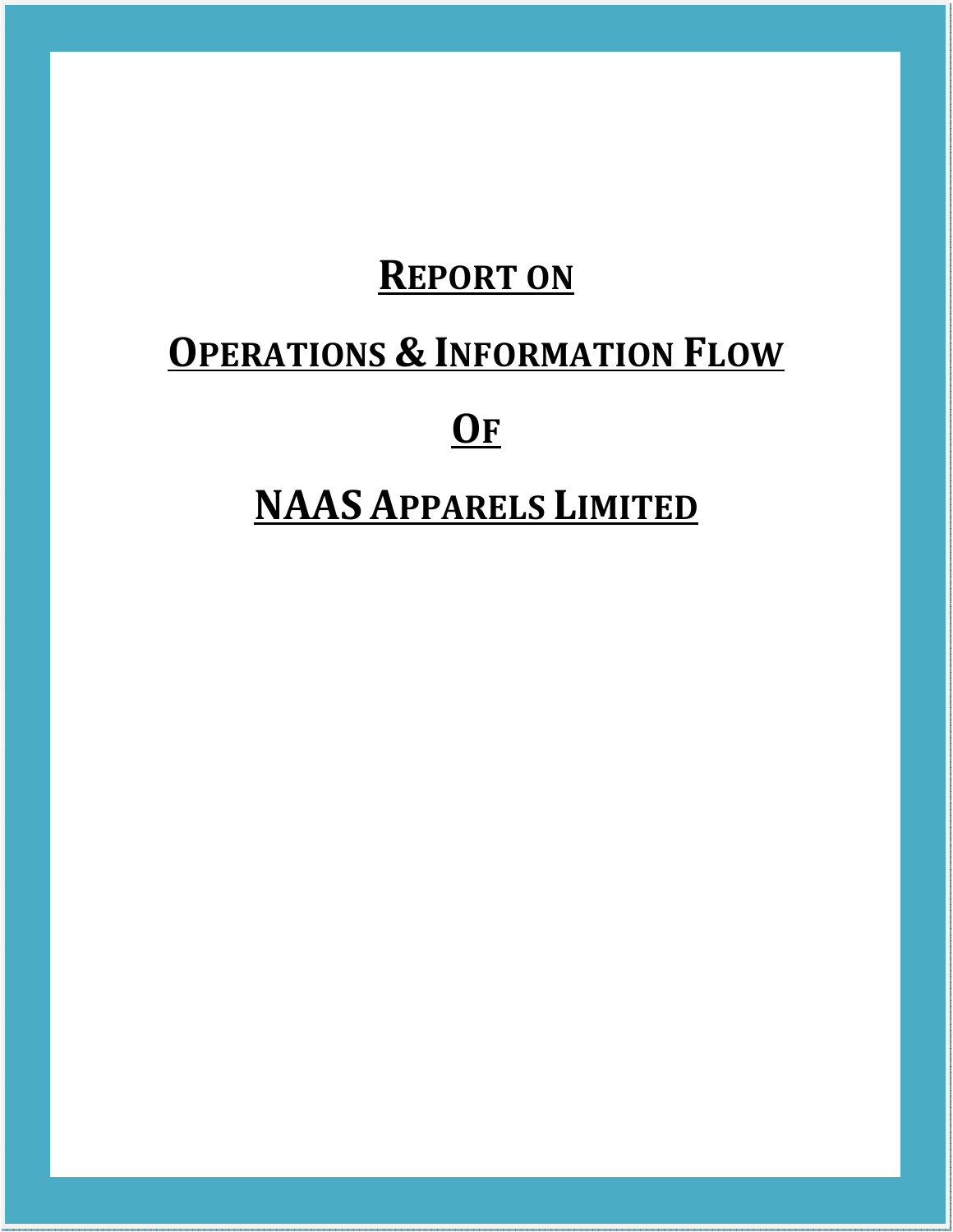## *REPORT ON*

## *OPERATIONS & INFORMATION FLOW*

## *OF*

## *NAAS APPARELS LIMITED*

## **Submitted To**

Md. Jabir Al Mursalin Lecturer BRAC Business School BRAC University

## **Submitted By**

Shaker Abdullah Khan ID: 08104086

Date of Submission: -  $15<sup>th</sup>$  December, 2011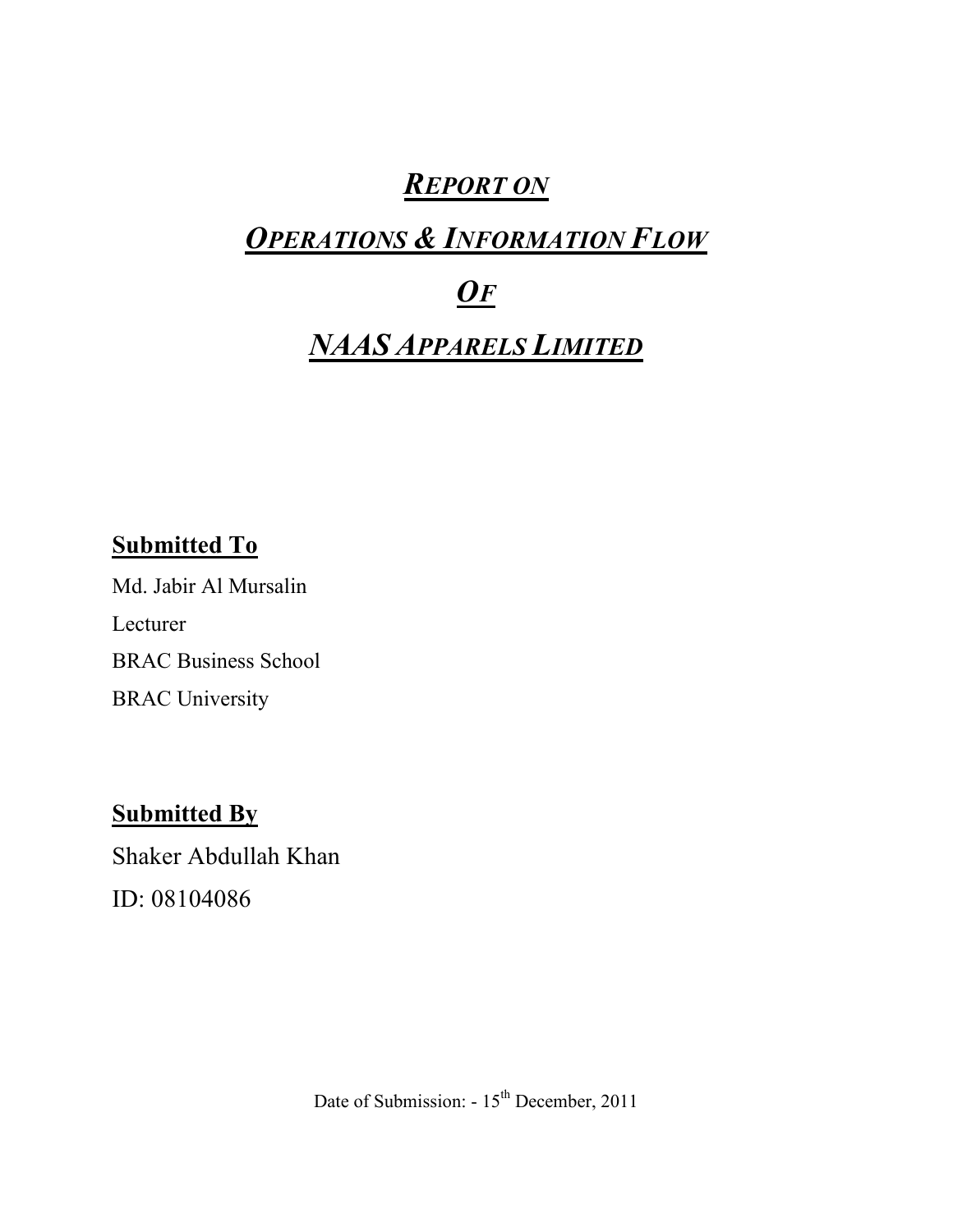## **LETTER OF TRANSMITTAL**

15 December, 2011

Md. Jabir Al Mursalin

Lecturer,

BBS, BRAC University

66 Mohakhali, Dhaka-1212.

**Subject: Submission of internship report.** 

Dear Sir,

I am submitting my internship report on **"Operations and information flow of NAAS Apparels Limited"** as fulfillment of the BUS 400 course requirement. In this paper, I have tried my best to follow your guidelines in every aspect of planning and preparing my report. I have collected what I believe to be most important information to make my report as accurate & logical as possible.

I believe that the knowledge and experiences I have gathered during my report preparation will massively help me in my professional life. I will be obliged if you kindly approve this effort.

Respectfully yours,

Shaker Abdullah Khan

ID: 08104086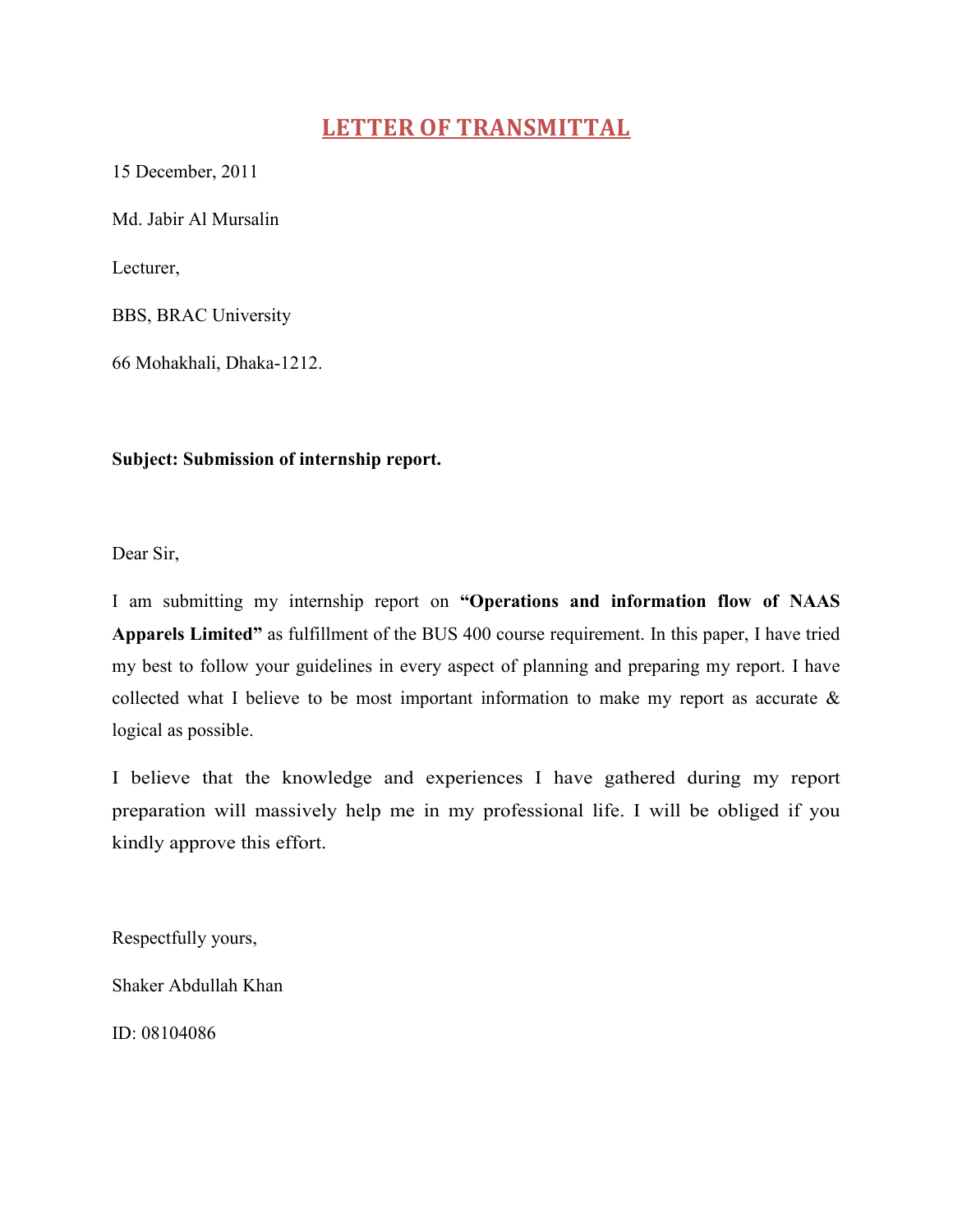## **ACKNOWLEDGEMENT**

First of all I would like to thank almighty Allah for the successful completion of the internship program.

At the very beginning I express my deep sense of gratitude to Md. Jabir Al Mursalin, Lecturer of BRAC Business School for his kind behavior and providing advice and guidelines as my teacher and internship supervisor.

I express my special gratitude to Mr. Taher Arif Billah Khan, Managing director; Mr. Delower Hossain, Factory Manager for helping me with their administrative skill, knowledge managerial ability throughout the program.

 I acknowledge my thanks to Mr. Taher Arif Billah Khan, Managing Director of NAAS Apparels Limited, for his cooperation and kind permission to carry out this internship program in this garment factory. Thanks are also due to all the officers and staffs of the Garments for providing me necessary information and their kind co-operations.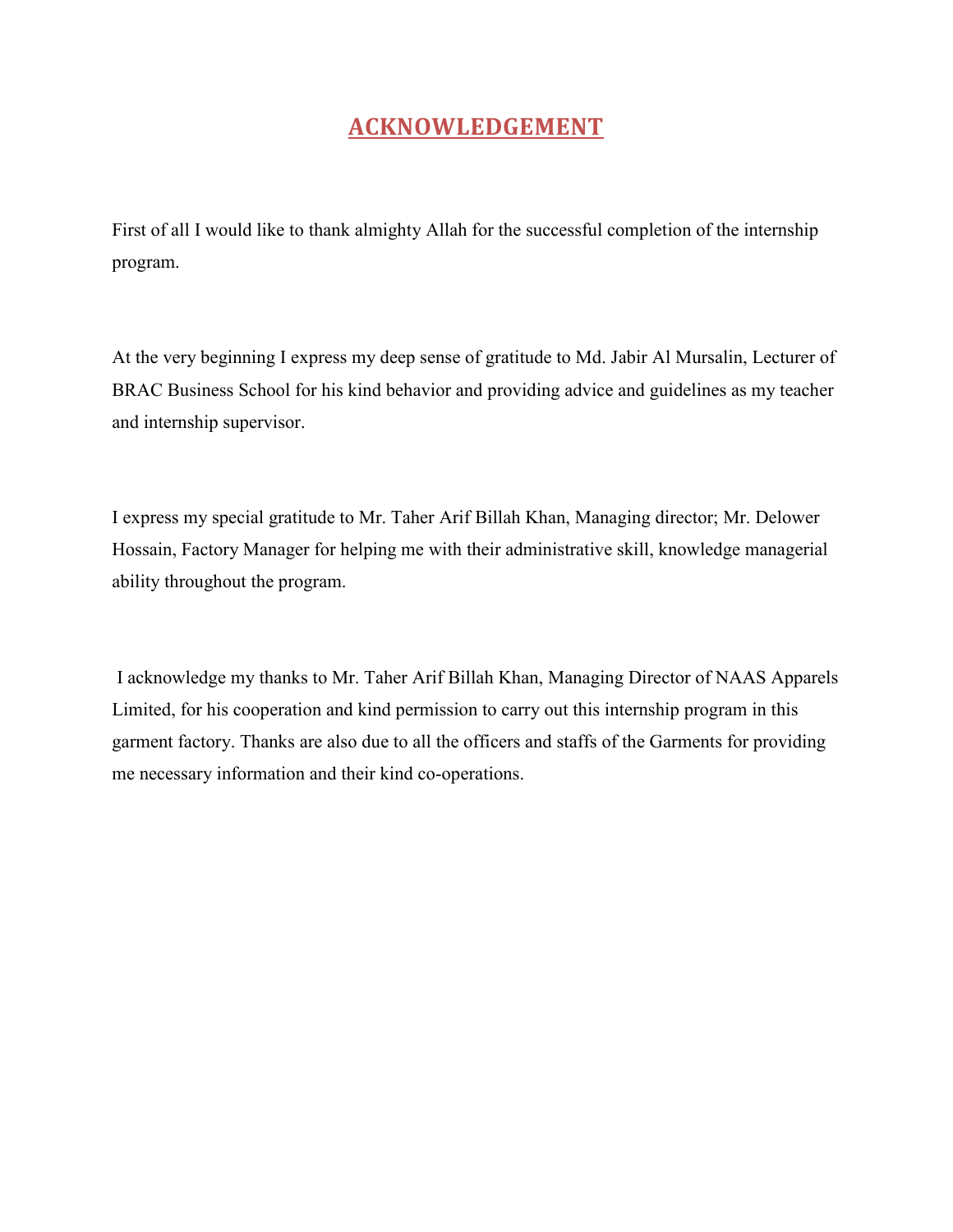### **EXECUTIVE SUMMARY**

NAAS Apparels Limited is an export oriented garment factory which is situated in Rampura, Dhaka. It usually produces woven apparels like shorts, trousers, jeans, jackets etc. for ladies, gents and also for kids. They also have the capacity of producing heave knit apparels like polo tshirts and all kinds of fleece products. I have worked on the operations and flow of information of a garments factory. There are different sections or departments in a factory which performs significant task to add value to pieces of fabric. There are sewing, quality, cutting, finishing section in a factory and they are named according to their tasks. First they cut the fabric into measured pieces. Then they sew it and wash it. After that they check the quality of the product. After that, they give the garment a final touch in the finishing section. Here the defected garments are altered if necessary after wash and packs it according to the instructions. I worked in the factory for 12 weeks and came to know how a factory runs and how the information passes from one to the other. A factory works according to its buyer's requirement. It does what it takes to match the satisfaction of the buyer. Here I joined as a technical executive and monitored the whole process for a clear idea. As a finance student, I came to know that how L/C (Letter of Credit) actually works and what are the procedures to work with this. Export is the sector which has a great potential in the near future. I came to know about the documents required for export.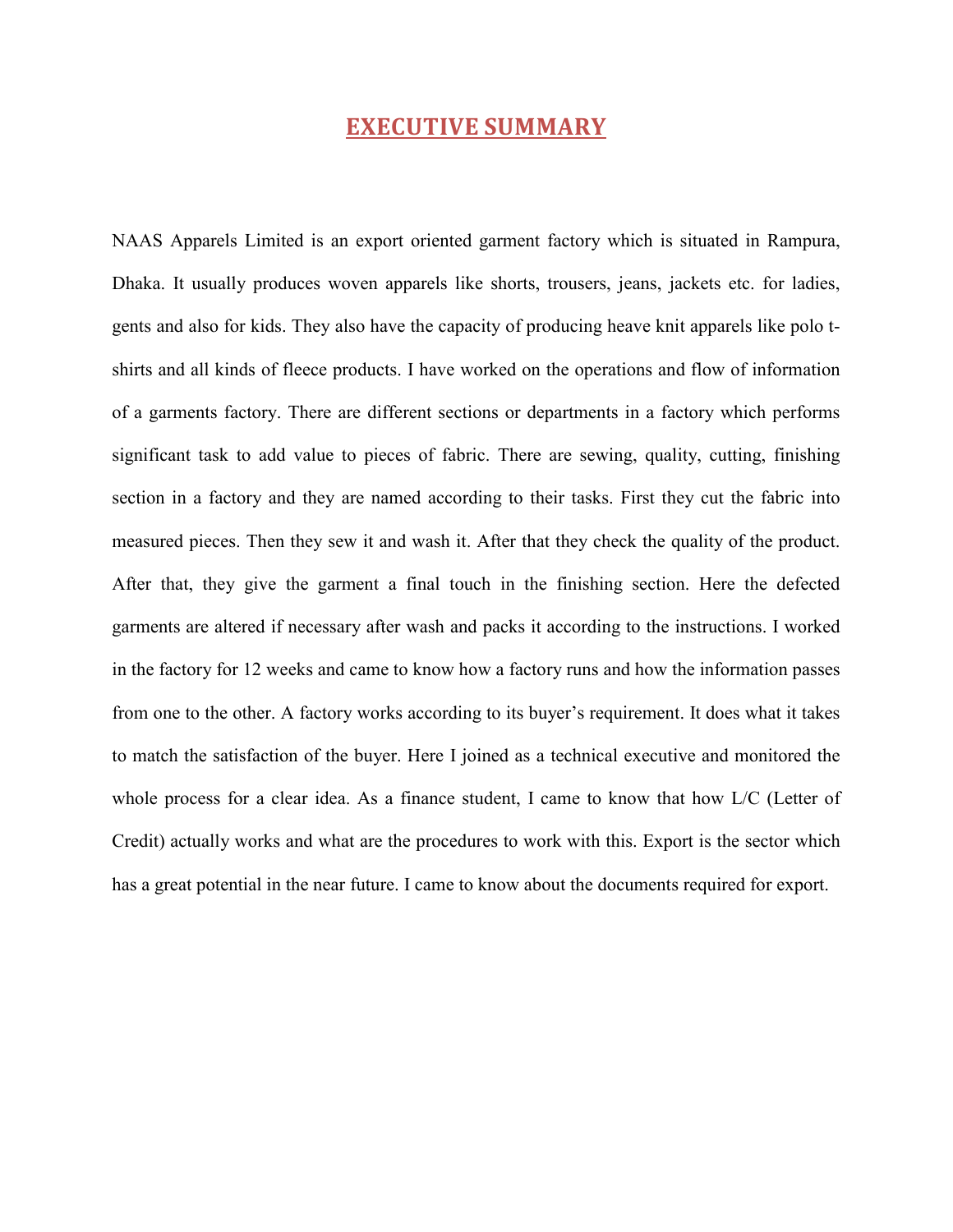# TABLE OF CONTENT

| Chapter 1: Page 1-2 |         |
|---------------------|---------|
|                     |         |
|                     |         |
|                     |         |
|                     |         |
|                     |         |
|                     |         |
|                     |         |
|                     |         |
|                     |         |
|                     |         |
|                     |         |
|                     |         |
|                     |         |
|                     |         |
|                     |         |
|                     |         |
|                     | Page 16 |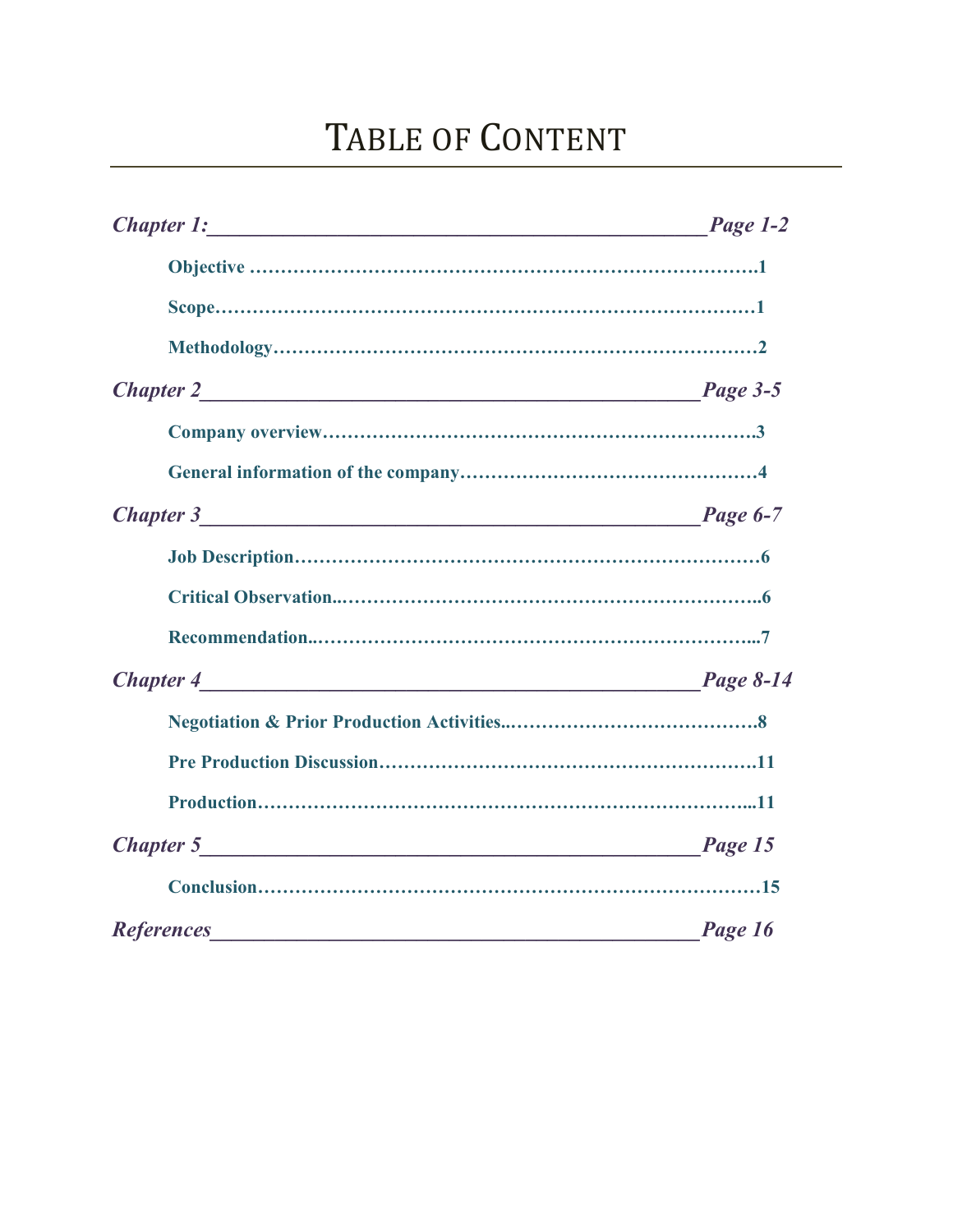## **CHAPTER 1: INTRODUCTION**

#### *OBJECTIVE OF THE REPORT:*

The primary objective of the report is to fulfill the partial requirement of the internship program as full credit subject of the BBA program.

#### **The major objectives of the report are as follows:**

- To describe the operations of NAAS Apparels Limited
- To describe the procedures a garment factory completes for each order.

#### *SCOPE OF THE STUDY*

The study is a part of academic curriculum. The collected data and information have been processed and analyzed in present scenario to make this study more informative and effective. I completed my internship program at NAAS Apparels Ltd, which is a ready-made garment (RMG) along with a member of Bangladesh Garments manufacturers & Exporters association (BGMEA) and situated in Rampura, Dhaka. This study has been conducted with practical view of operations and policies of garments sector and practical work experience on merchandising department. I got co-operation from every department of NAAS Apparels Ltd especially from Managing director of NAAS Apparels Ltd.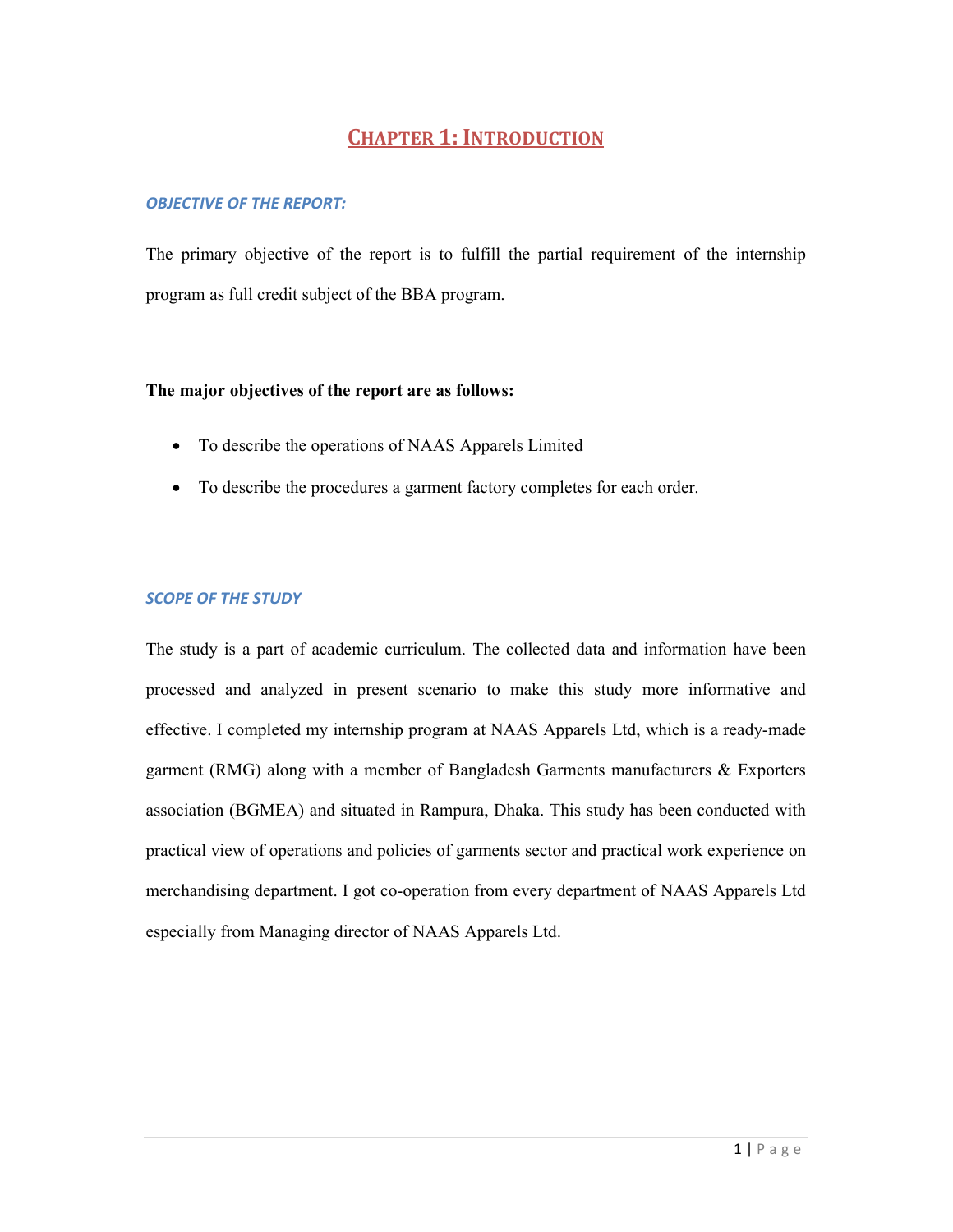The data we have presented in the report are collected from primary and secondary data sources. The sources are mentioned below:

Primary Source: since I worked in the factory for 12 weeks, I was able to access most of the operational process and learn from it. The manager, merchandiser, in-charges and even workers gave their opinions about their work.

Secondary Source: The secondary data sources were the reports, company profile, L/C copies etc provided by the factory manager.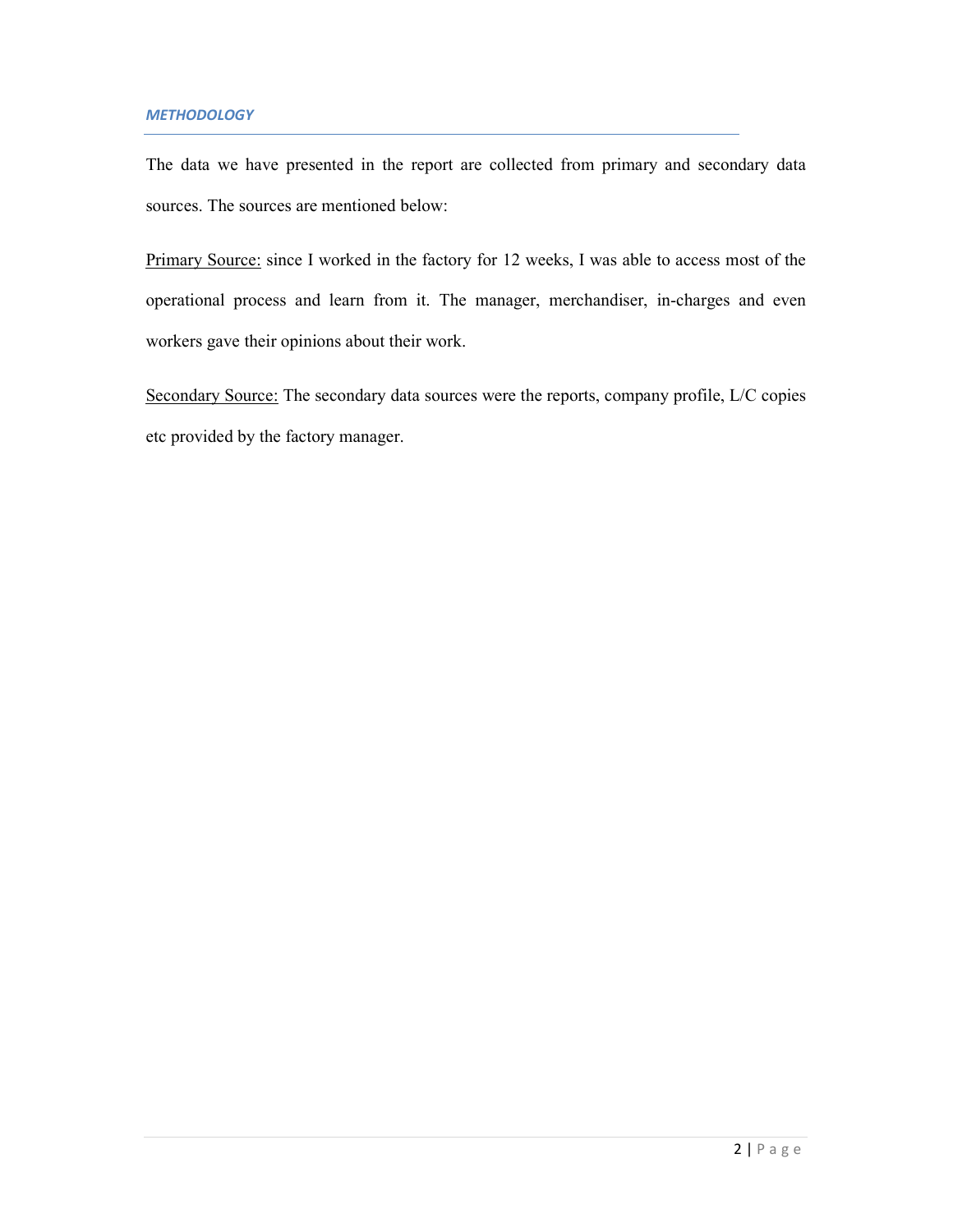### **CHAPTER 2: OVERVIEW OF NAAS APPARELS LIMITED**

NAAS Apparels Limited is a readymade garments factory of woven apparels. It started its journey in the middle of 2001 at East Rampura, Dhaka. They are equipped with the most advanced technologies which have been brought from abroad. NAAS Apparels has always focused on quality goods, competitive price and guaranteed on time delivery. NAAS Apparels Limited is basically manufacture different type of ladies, gents and kids woven apparels (shorts, trousers  $\&$  cargo pants) for export purpose. But they are also capable of manufacturing shirts. They also do polo shirts and all types of fleece products in some cases. They have the capability of producing 8,000 dozens per month of any basic woven style using denim, twill, canvas, poplin, micro fabrics. So far they have exported in many first world countries such as U.S.A, U.K, Germany, Belgium & Greece.

They got order from their buyer and after that they produced pants. NAAS Apparels Limited usually produces all type of woven trouser for both gents and ladies and child section. They also produce denim, twill, poplin fabrics based pants. The only product of NAAS Apparels Limited is producing pant and import these pants at first world country.

#### **General Information of NAAS Apparels Limited**

| Name of Company       | : NAAS Apparels Limited                   |
|-----------------------|-------------------------------------------|
| Address               | : 343, East Rampura, TV Road, Dhaka-1219. |
| <b>Contact Person</b> | : Taher Arif Billah Khan                  |
|                       | (Managing Director)                       |
|                       | Phone: 8360286, Mobile: 01714-328688      |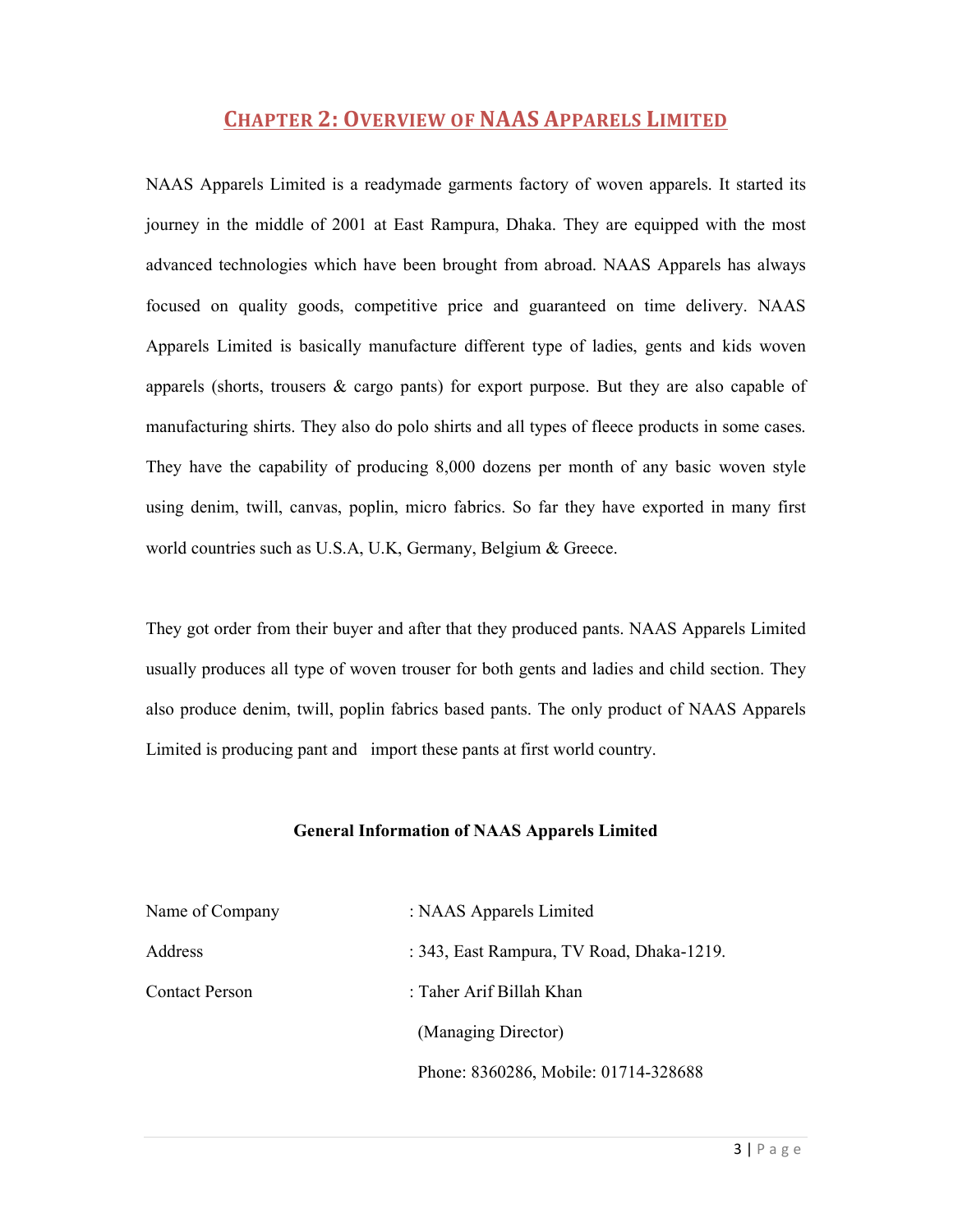| Floor Space |  |
|-------------|--|
|-------------|--|

:  $15,000$  sq ft. 1 st Floor: Office, Time section, Bartech section & Store Ground,  $2^{nd}$  &  $5^{th}$  Floor: Sewing Section 3<sup>rd</sup> Floor: Finishing Section 5<sup>th</sup> Floor: Cutting section, Sampling section & Store

Machines :

| <b>PLAIN MECHINE</b>       | 120            | NOS. |
|----------------------------|----------------|------|
| <b>KANSAI</b>              | 5              | NOS. |
| <b>TWO NEEDLE</b>          | 16             | NOS. |
| <b>OVERLOCK 5 THREAD</b>   | 12             | NOS. |
| <b>OVERLOCK 4 THREAD</b>   | 8              | NOS. |
| FEED OF THE ARM            | $\overline{2}$ | NOS. |
| <b>BUTTON HOLE</b>         | $\overline{2}$ | NOS. |
| <b>BUTTON STITCH</b>       | $\overline{2}$ | NOS. |
| <b>BARTECH</b>             | 7              | NOS. |
| <b>LOOP MAKING MECHINE</b> | $\overline{2}$ | NOS. |
| <b>SNAP BUTTON</b>         | 7              | NOS. |
| <b>CUTTING MECHINR</b>     | 3              | NOS. |
| <b>THREAD WINDER</b>       | $\overline{1}$ | NOS. |
| <b>THREAD SUCKER</b>       | $\mathbf{1}$   | NOS. |
| <b>IRON</b>                | 6              | NOS. |
| <b>TOTAL</b>               | 194            | NOS. |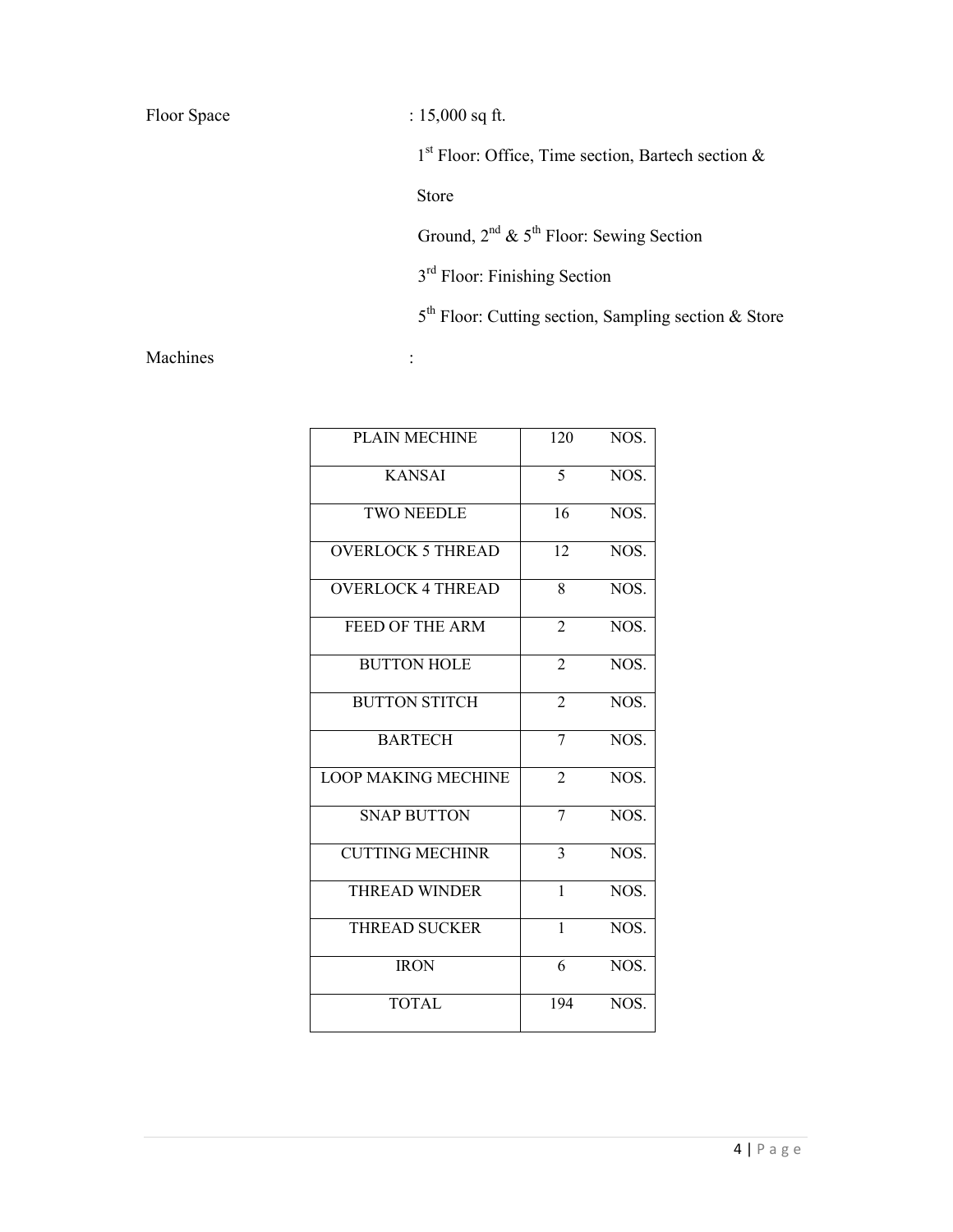The company maintains 6 (six) very basic departments and the management for managing and coordinating those six departments. The departments are sample section, cutting section, production department, finishing unit, quality department and the store. Each and every section plays a role in the production process and each of them is equally important.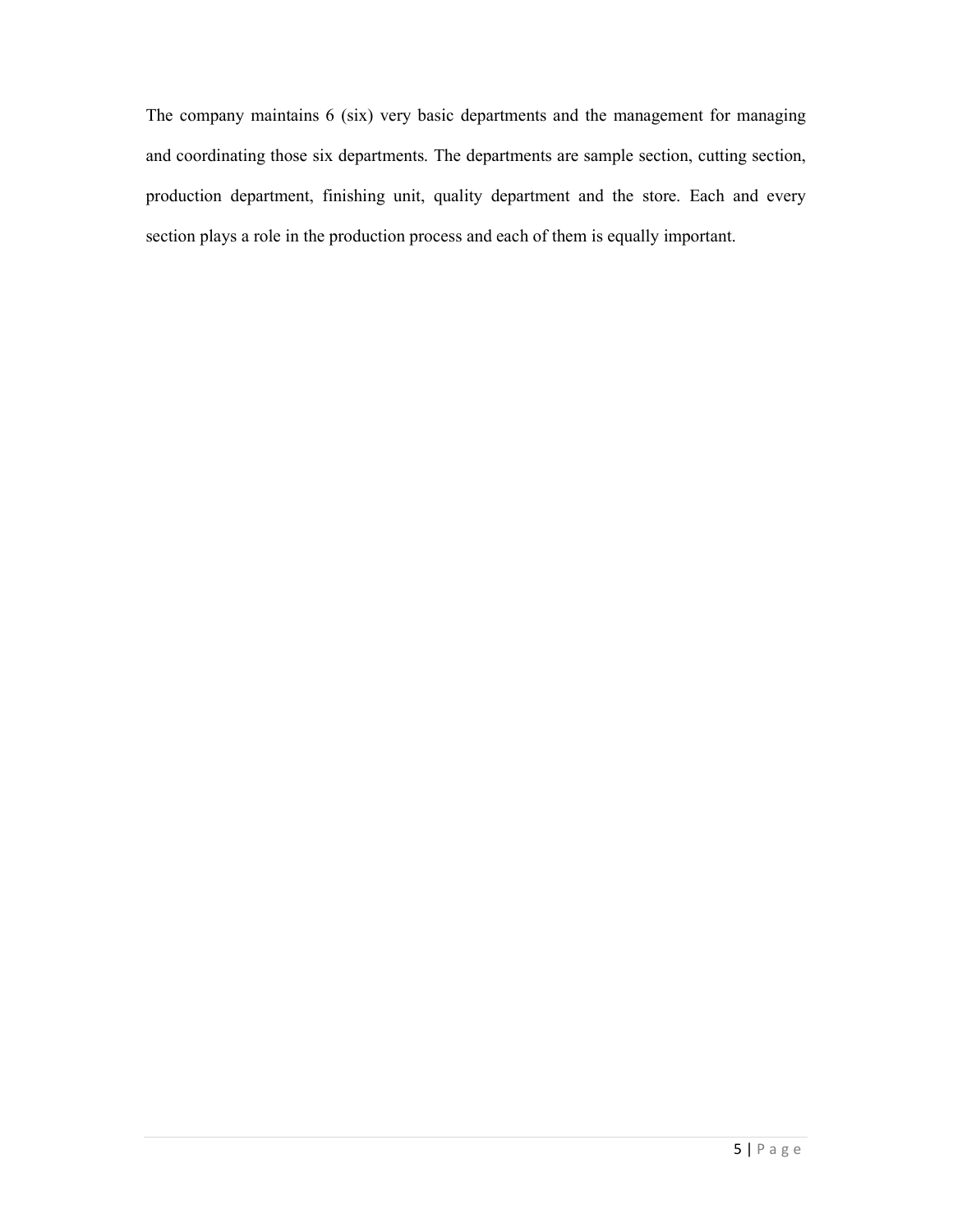### **CHAPTER 3: MY JOB**

I joined there as trainee executive, but after a month of observation they appointed me as technical executive. As I mentioned earlier, in NAAS Apparels, management maintains and coordinates the other departments according to the plans and programs of the managing director. A garment factory runs according to the target and projection set at the beginning of any month. This is set according to the order or booking of a month. My job was to achieve the target or make sure that the target is achieved at the end of the month. My job is

- Approve the sample for any new order in terms of quality
- Checking the layout of production for any new style
- To convey daily plans to the respective departments
- Make necessary arrangements to achieve the daily target
- Making sure the actual order quantity is on process in time.

#### *CRITICAL OBSERVATION*

The most critical part I have faced during my job is starting a new style in a production line. Change of style or product is a major threat for any production unit. Every style has its own unique machine layout (in most cases). It is basically the setup or arrangement of machines according to the processes. Once the layout is set, the operators take time to adjust themselves with the new process and also the new layout. Sometimes the entire line works a whole day without any quality production. This kills a huge time of a production unit.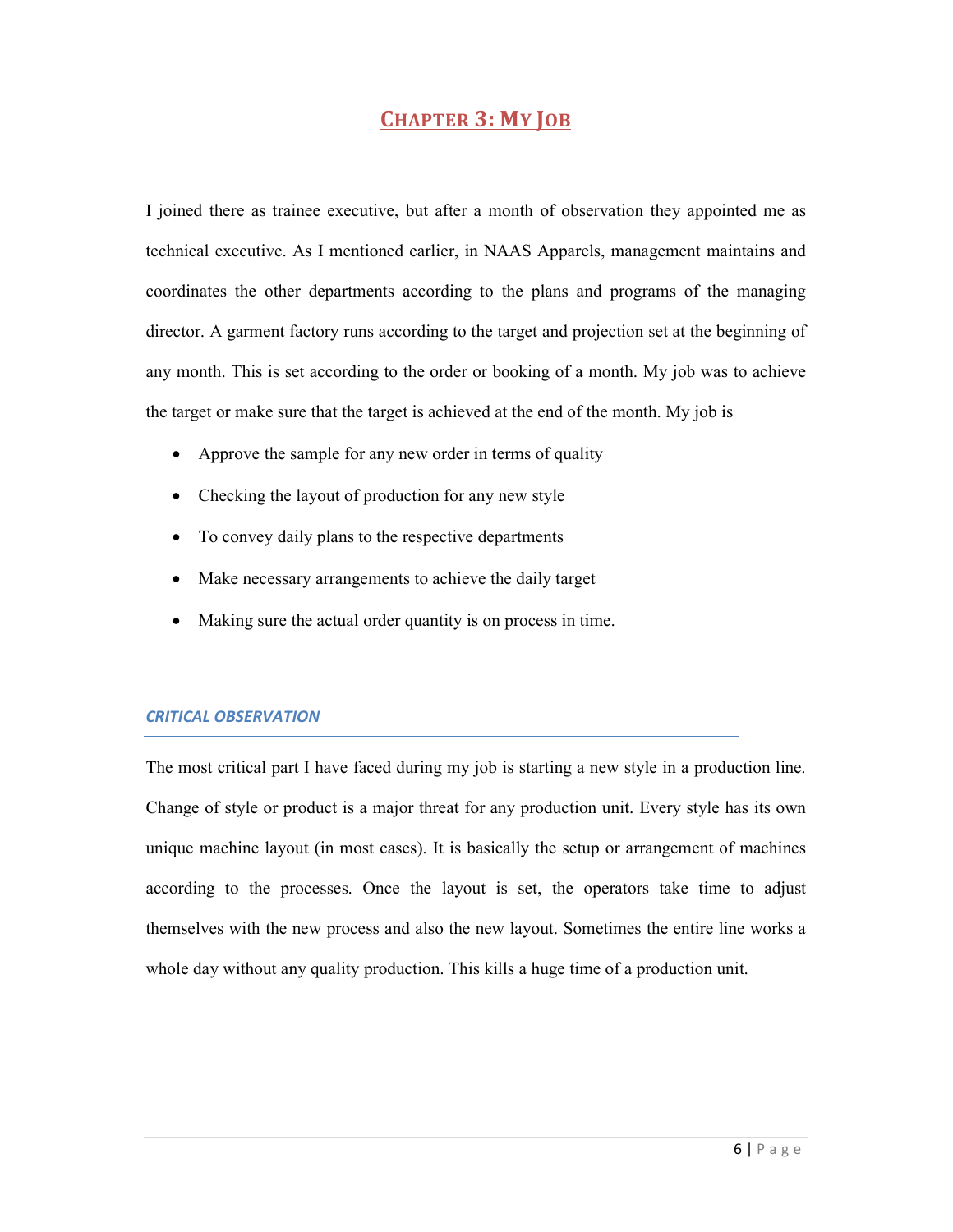#### *RECOMMENDATION*

To solve this problem, the line in-charge has to determine or start planning the layout of the line as soon as the sampling starts. The layout plan should be submitted by the in-charge along with the sample so that the technician or even the managing director gets a clear idea of the line layout along with the garment. As this is done, the line in-charge will start the input of the new style as soon as the input of earlier style ends by changing the machines if necessary. Then as a machine gets empty, it will be rearranged according to the new layout. This process will be applicable for every single machine. This is how the layout will be set at the beginning of every new style. New layout always takes time to achieve its target. But the recommended process is faster than the traditional one.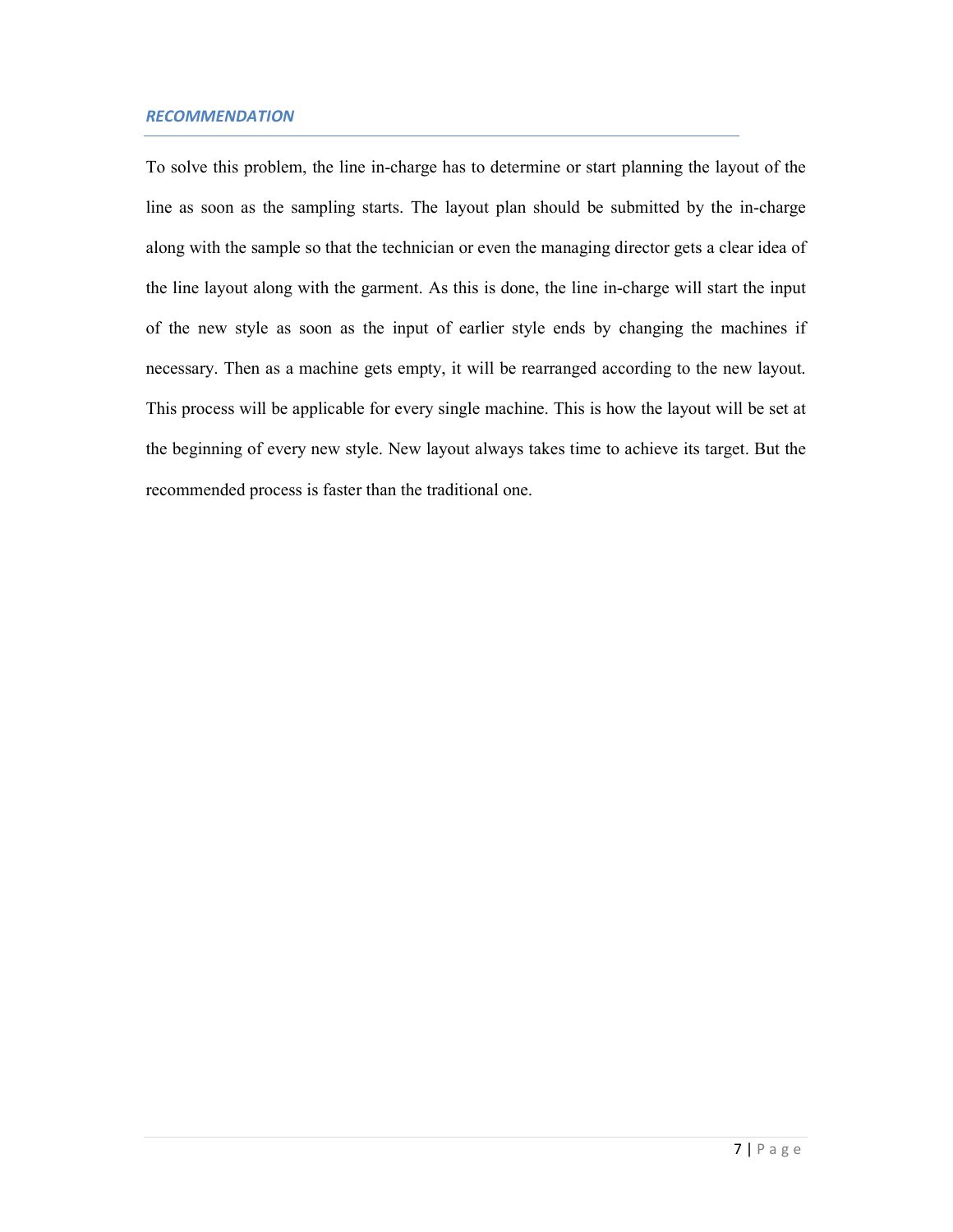### **CHAPTER 4: OPERATIONS & INFORMATION FLOW**

Operation of a garment factory starts when it starts pursuing orders. NAAS Apparels Limited is currently doing sub-contract orders for other factories. After the negotiation with the factory, we are given samples of the garment or garments which they will order. This sample works as a reference for making one or two from our side so that they can understand our capability of doing the job. The sample is made in the sample section of the factory and then it is sent to the quality department. The quality manager checks the samples and then if those are ok, these are sent for the buyer's approval. If the sample is approved by the buyer, then the process of agreement begins. If they don't approve the sample, they give comments on the samples. Comments are basically remarks of the sample and it tells about the areas of improvements of the sample. After receiving the sample, we again make this sample according to the given comments. If this sample is approved by the buyer, then it will be called the approval sample and the factory will aim to make the garments according to that sample. If the buyer denies the fit sample, the same process will go on until the sample is approved. After the sample is approved, the buyer and the managing director of the factory will come to an agreement about the styles, quantity and price of the ordered garments and sign a written agreement.

For sub-contract order, buyer delivers each and every material needed for production (fabric, thread and all other accessories for sewing and finishing the ordered goods). They also give the patterns of different sizes of the ordered garment for cutting fabric. This delivery is given after the agreement. Then the process of production starts.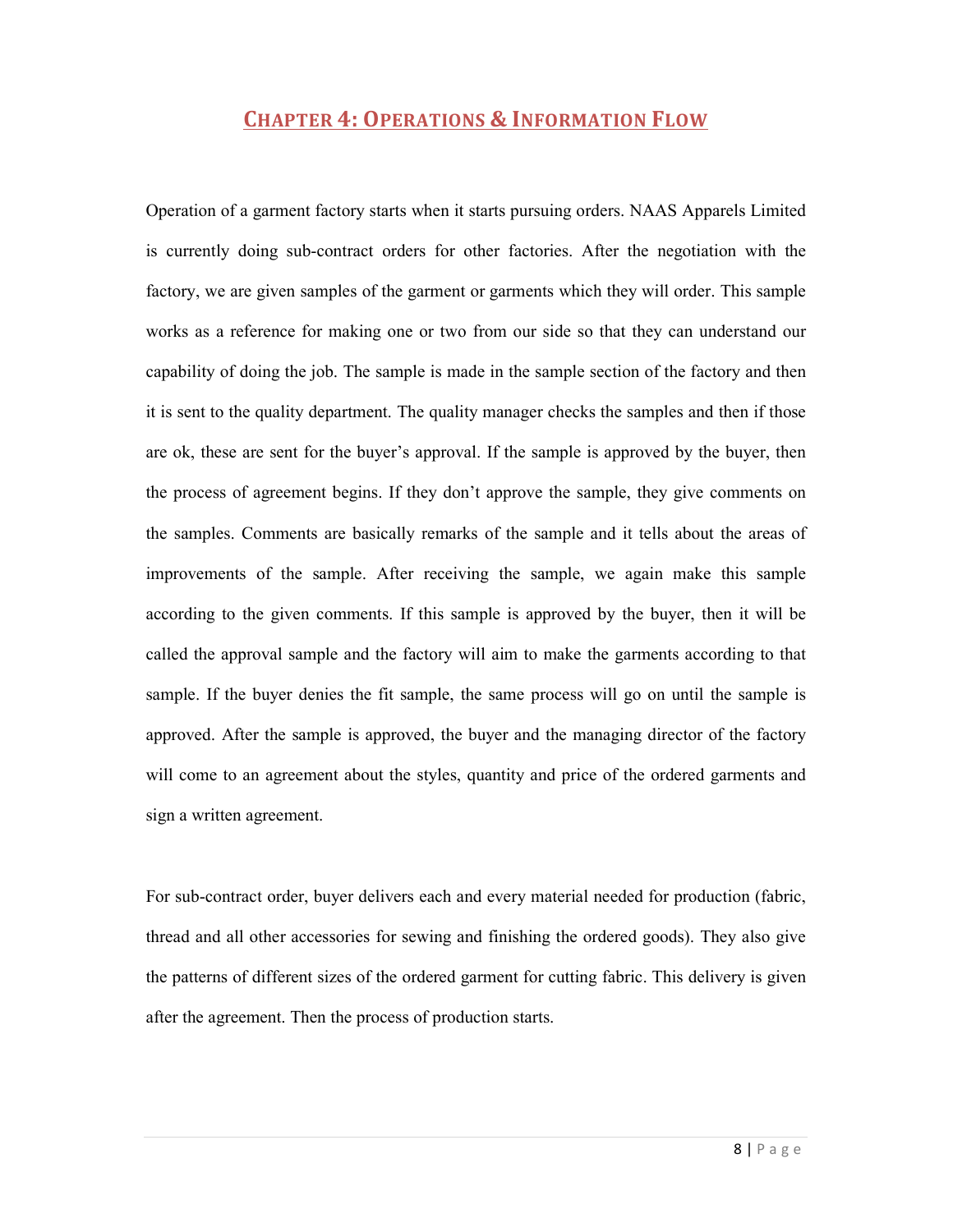

Diagram: Steps of sub-contract orders

The process of direct orders from the buyer is a bit complicated and lengthy. Here, first we have to contact the buyer and communicate with them about orders. Then, we visit buyer's local office in Dhaka for a formal meeting. Sometimes we have to go to the regional office situated in Hong Kong for the meeting. This is the negotiation part. If all goes ok, the buyer gives us tech pack for their each desired style. This tech pack is the technical sheet of a garment which contains all the information about a particular style. The sample is made on the basis of this tech pack. This sample is made by available fabric and accessories. There are different types of sample which we submit to the buyer. Fit sample is the sample which we make according to the comments of the first submitted sample. We have to make size set sample by which we get the sizes of the garments approved. Another one is the P.P (preproduction) sample which we have to make with the actual fabric and accessories and wash according to their requirement. We also have to send production sample. This sample is sent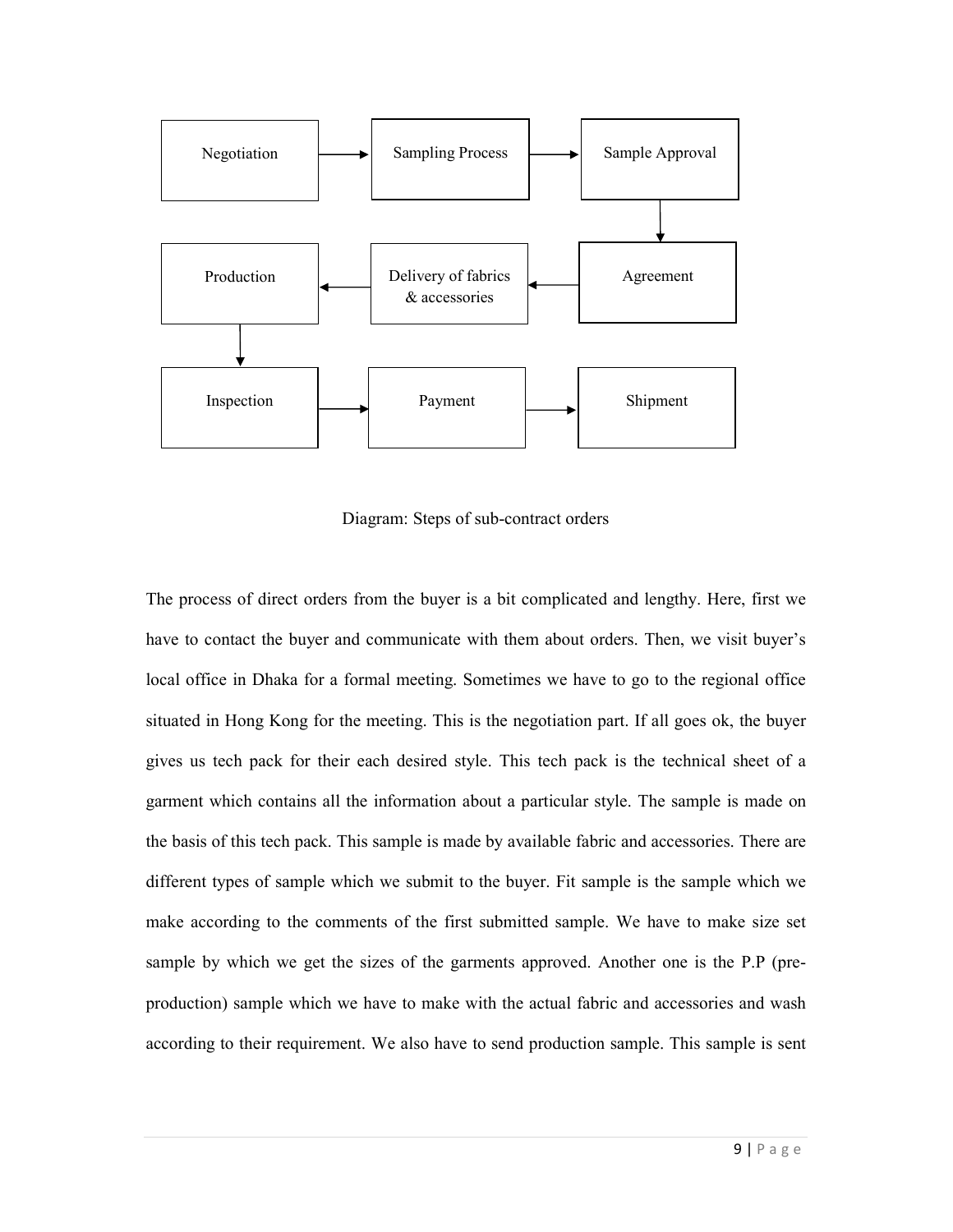to show the buyer how the production is going on. Some buyers ask for salesman sample. They ask this to show the upcoming garment to their customers.



Diagram: Steps of direct order

During the sampling process, buyer issues the purchase order and L/C (letter of credit). The purchase order states the description of the goods, the total quantity of the goods and the size break down. We get this from the buyer by e-mail. But the L/C comes to the bank as it is a bank to bank document. As we receive L/C, we go for back to back. This means we take preparations for issuing L/C for the fabric, accessories and wash even if necessary against the received L/C. We can do back to back up to 75% of the L/C amount. As we don't get any cash for the L/C, bank issues 10% cash as Packing Credit to meet necessary cash expenses to complete the delivery. After this we receive the production approval. That means we can start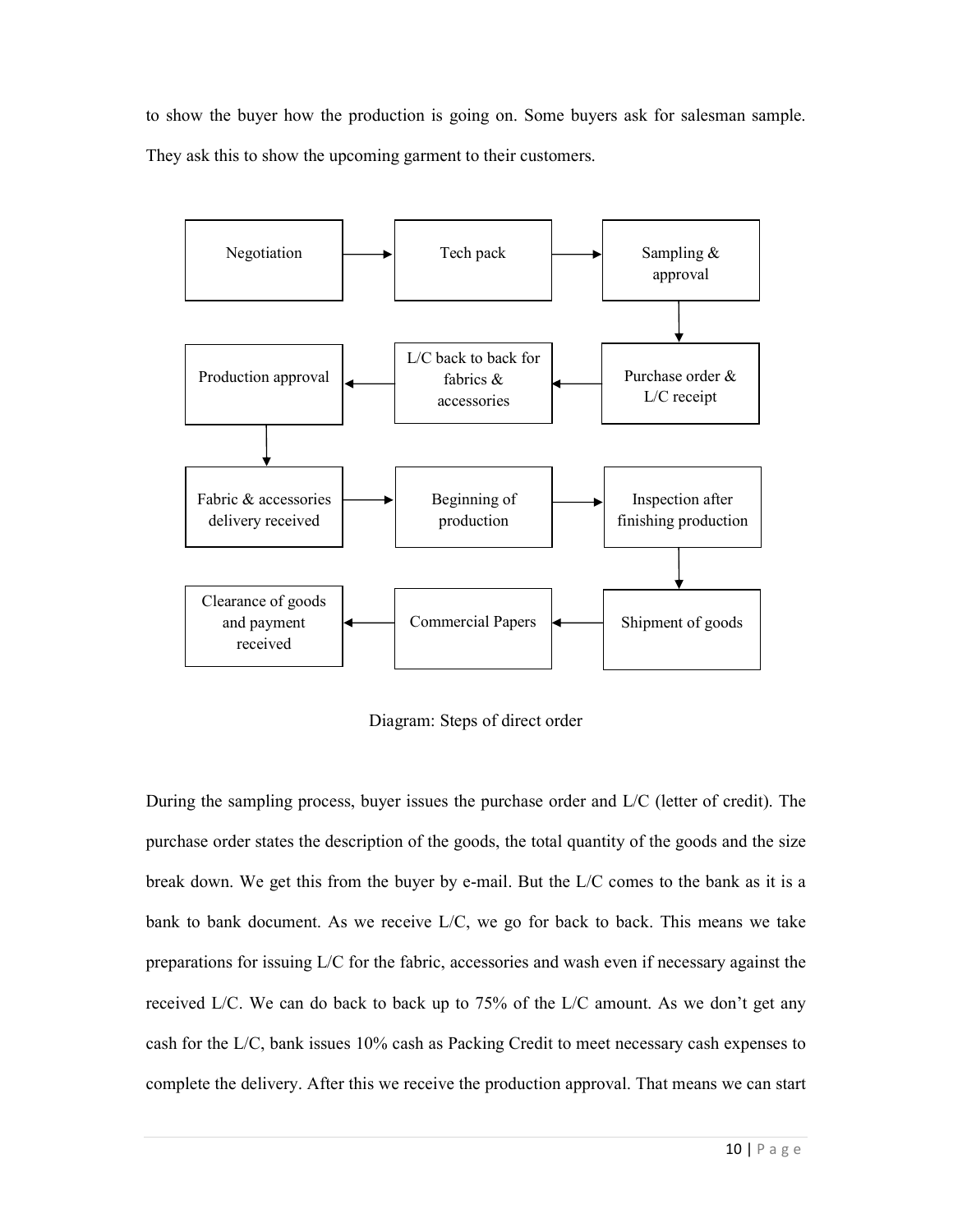the processes of manufacturing the garments. Meanwhile, we receive all the ordered fabrics and accessories.

#### *PRE PRODUCTION DISCUSSION*

Before starting the production process, the managing director calls for a meeting with the senior staffs where all the technical matters are discussed. In the meeting, targets are given by the managing director and to achieve the target, the general manager and other responsible persons have to take necessary actions.

#### *PRODUCTION*

#### **I) CUTTING:**

The production process is similar for both direct and sub-contract orders. It starts from the cutting section. Here we do marker according to the patterns and then cut the fabric in different sizes. A marker contains each and every part necessary for sewing a complete garment and the marker is done according to the size ratio given in the purchase order. Usually, marker is done for 24 pcs  $(2 \text{ doz})$ , 18 pcs  $(1.5 \text{ doz})$  and 12 pcs  $(1 \text{ doz})$ . Then, they put necessary (usually 100/ 150/ 200) layers of fabric and cut it along with the marker.

#### **II) SEWING:**

After cutting the fabric, they supply it in the sewing unit. Sewing unit is where the basic flow of information is utilized. This information flow is controlled and maintained by the senior production staff. Each and every senior production staff gets a technical sheet and a sample before starting production. A sewing unit or line is controlled or monitored by the line chief.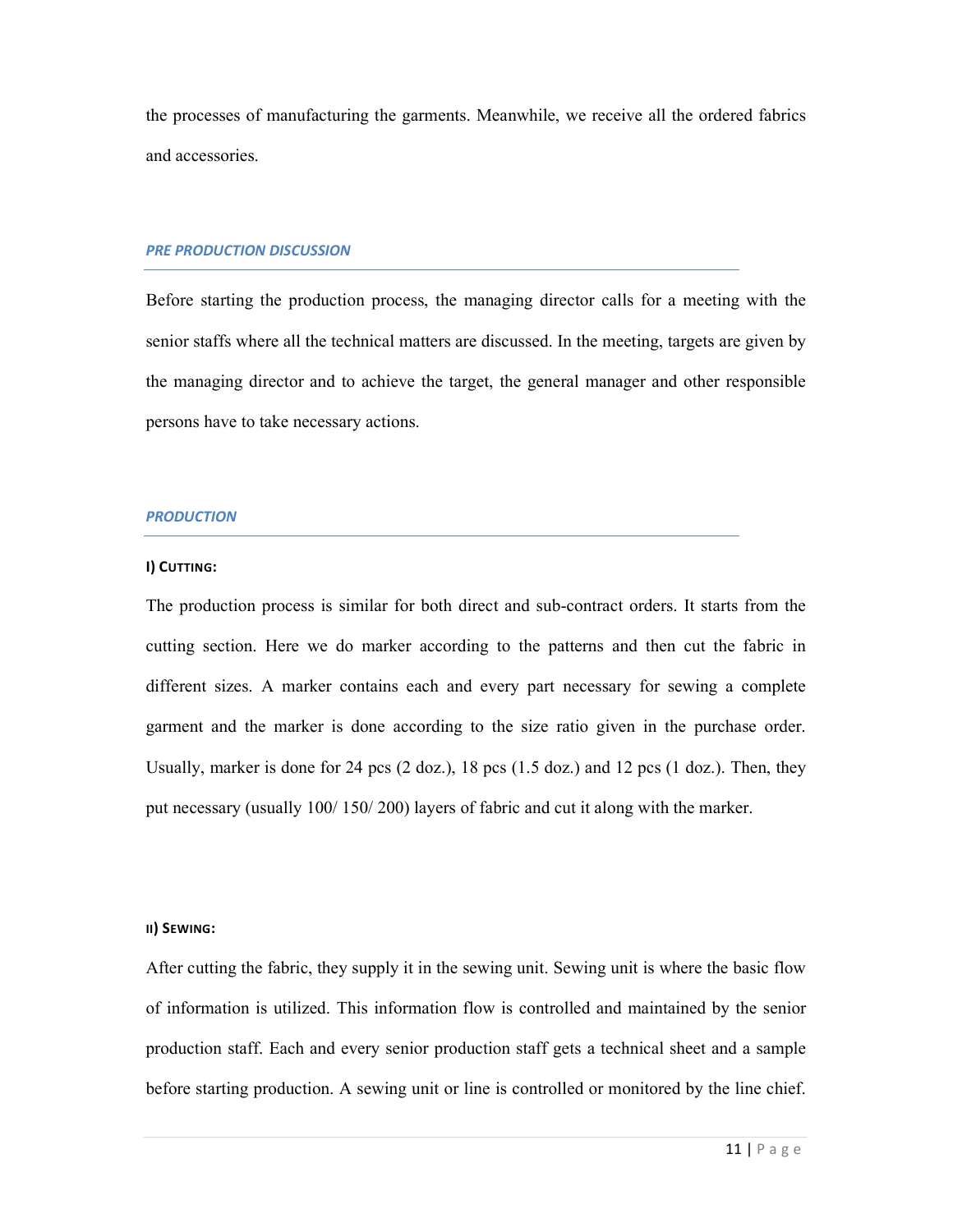They have 2/3 supervisors working under the line chief. Before the cutting section delivers the parts for sewing, the line chief sets the machine layout on the basis of the sample. Layout is the process after process arrangement of the machines. Then, the place the operators and helpers according to his plan, brief them about the product and shows critical process to the operators. As soon as the cutting fabric is delivered, sewing begins. The quality manager place line quality in the critical points such as front panel, output table etc. Quality manager and quality controller monitors the production along with the line chief.

#### **III) WASHING & FINISHING:**

After sewing a garment, it is necessary to wash it. Washing instruction is also given by the buyer. There are different types of wash for different fabrics. We have to wash garments according to buyer's instruction. After washing, the garments are ready for finishing. Finishing is basically checking if the goods have and defects or not and then giving it a finishing touch before inspection. In finishing section, there are finishing checkers for checking the garments if those have any defects or not. If there are defects, finishing operators alter those and make those ok. Then the garments are ironed. After ironing, there are quality checkers checks the getup of the body. If they pass the garment, it is sent for packing. Packing is done according to the instruction of the buyer. This whole process is monitored by the finishing in-charge and finishing supervisor.

#### **IV) QUALITY DEPARTMENT:**

Quality department is responsible for both sewing and finishing section. Quality manager and controller roam in both sewing and finishing sections and ensure the quality of the products. The information flow is basically the co-ordination of these three sections (sewing, finishing and quality). The main utility of information flow in a garments factory is to maintain the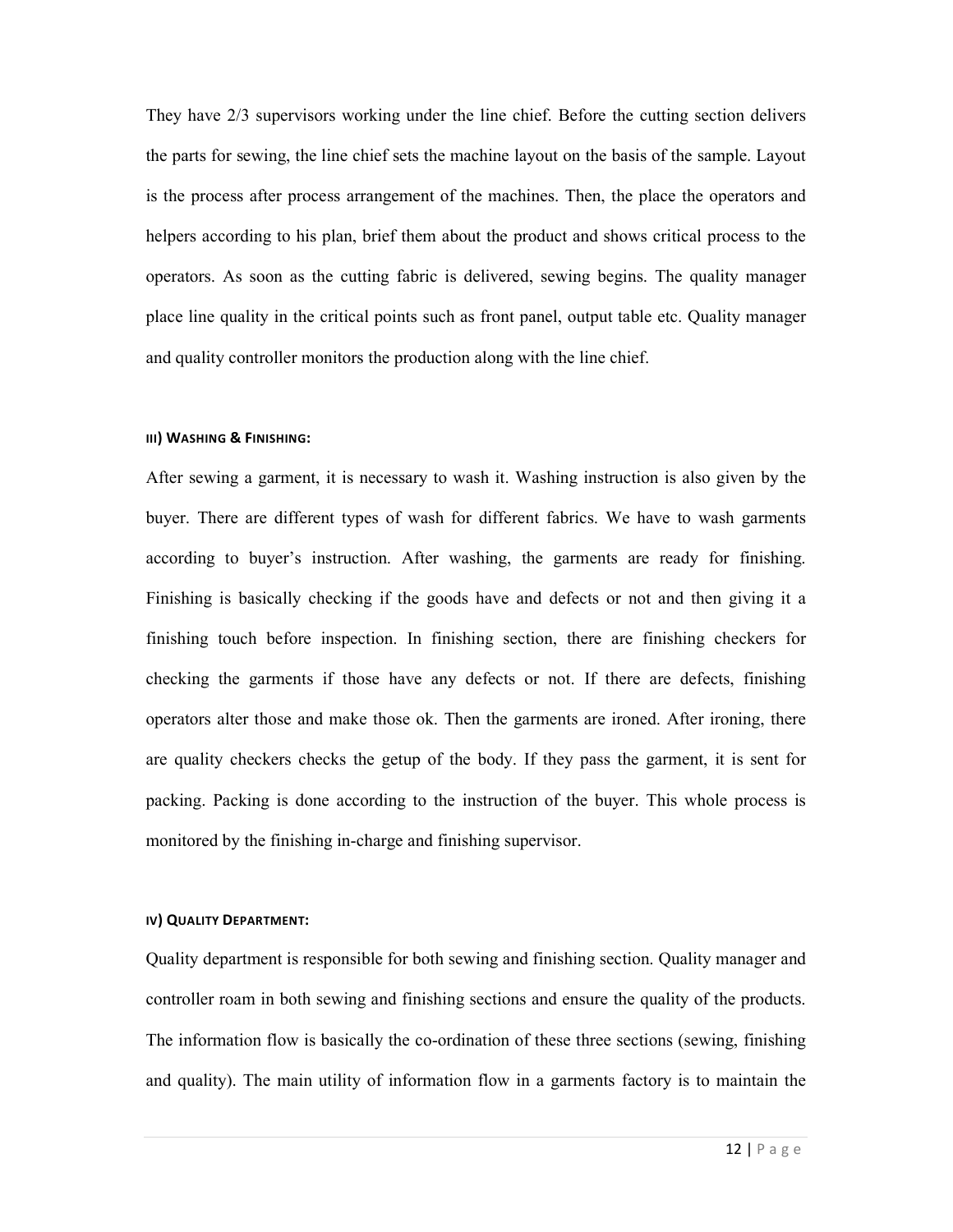product quality. If they have smooth flow of information, the quality of the garments will be up to the mark and the target will be met in due time. Packing goods means those are ready for inspection. Inspection is done by the buyer authorized person only. If the goods pass the inspection, those are ready for shipment. If they don't pass, we have to re-check the goods and then go for inspection again.

#### **V) SHIPMENT:**

After passing the inspection, we ship the goods. In sub-contract order, the payment has to be received before the shipment. Processes of sub-contract order ends here. For the direct order, the factory ships the goods according to the L/C instructions. Sometimes buyer nominates their agent for shipping the goods.

#### **VI) DOCUMENTATION:**

After the shipment, the commercial process starts. For shipping the goods, we have to pass an EXP form from the bank. This form contains all the information (type, color, quantity, price etc.) including shipper and buyer details. This is the document for the export processing bureau. Passing this document means, notifying the authority that this goods are being shipped. After that, we hand over the goods to the forwarder. If buyer doesn't have any nominated forwarder, we can send the goods by any forwarder. After shipping the goods, we take preparations to submit all the shipment documents to the bank. Usually the following documents are required for shipment:

- Commercial Invoice
- Packing List
- Bill of Leading Copy (Airway Bill copy for air shipment)
- Certificate of Origin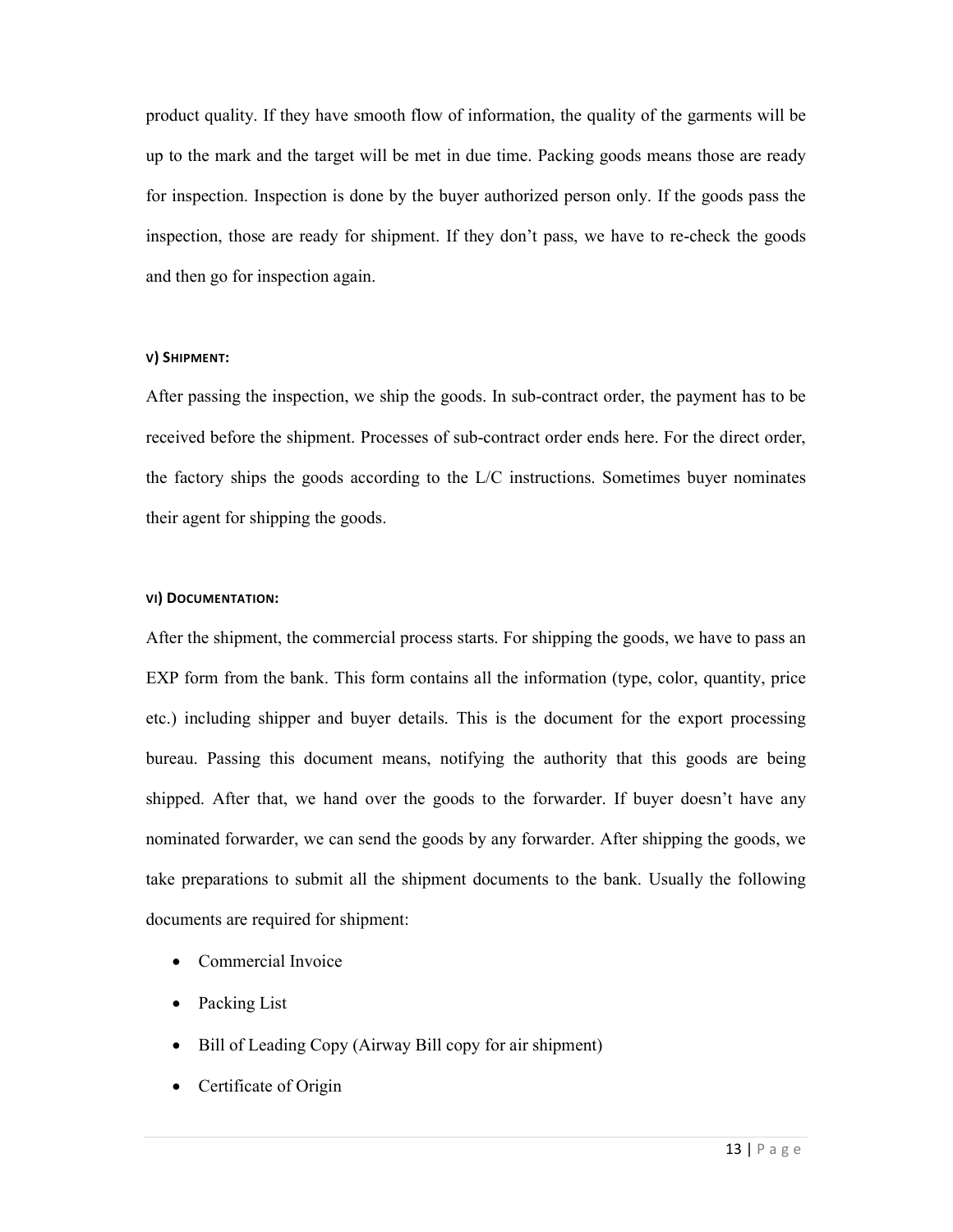- Beneficiary Certificate
- **Inspection Certificate**

As L/C is a bank to bank negotiation matter, we have to submit all these documents to our negotiating bank. After that, they will send it to buyer's bank. Bill of Leading is the main document for the buyer as this is used to clear the goods. A vessel takes around 3-4 weeks to reach its destination (Europe/America). When the vessel arrives, the buyer shows the document, pays the amount stated in the commercial invoice and clears the goods. The total process ends here.

There is another privilege which shipper gets from their bank. This payment process is a bit lengthy which takes about 3-4 weeks to get the money. The shipper can discount the L/C and collect the balance money after shipping the goods. That means the factory gets the money excluding back to back L/C amount and other charges just after shipping the goods if they discount it. But the amount of back to back L/C and other charges will be paid after buyer's payment.

#### **VII) STORE:**

Last but not the least; the store plays a crucial role in a factory's operations. It is one of the most important departments of a factory which only reports to the managing director. The store is responsible for every purchase a factory makes. That means, fabrics, accessories, machines or and other inventory is under the store. Store keeps track of each and every inventory of the factory.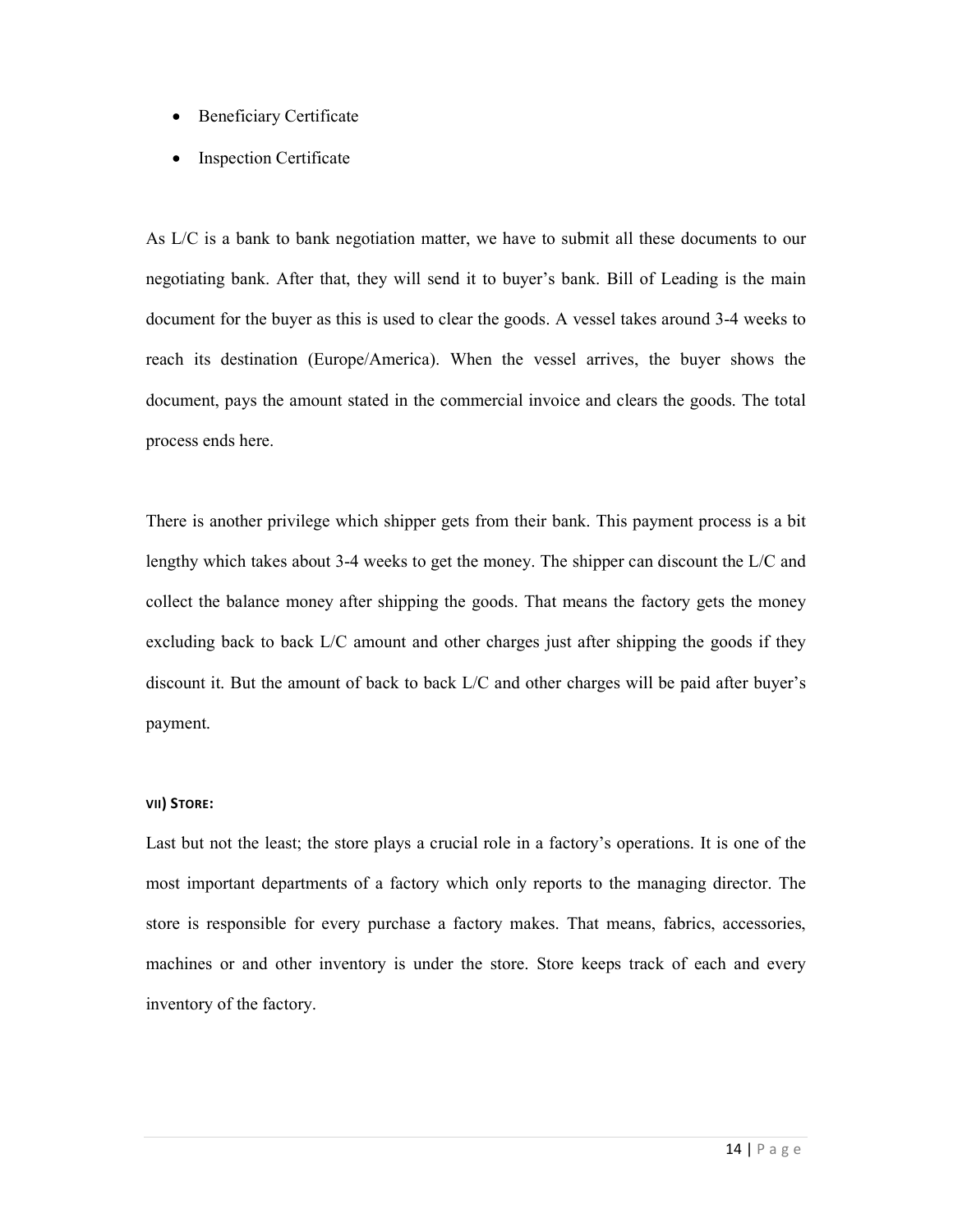## **CHAPTER 5: CONCLUSION**

To sum up, I would like to say that lot of people works in a garment factory. But at the end of the day it is one production unit. Each and every person working here aims only at one thing, producing garments. Its operations are critical and run by highly skilled people in most cases. Every person in a garment factory works hard and tries their level best to add value to the pieces of fabrics. This sector has a huge potential and I have learned a lot through this time period which will help me in the future.